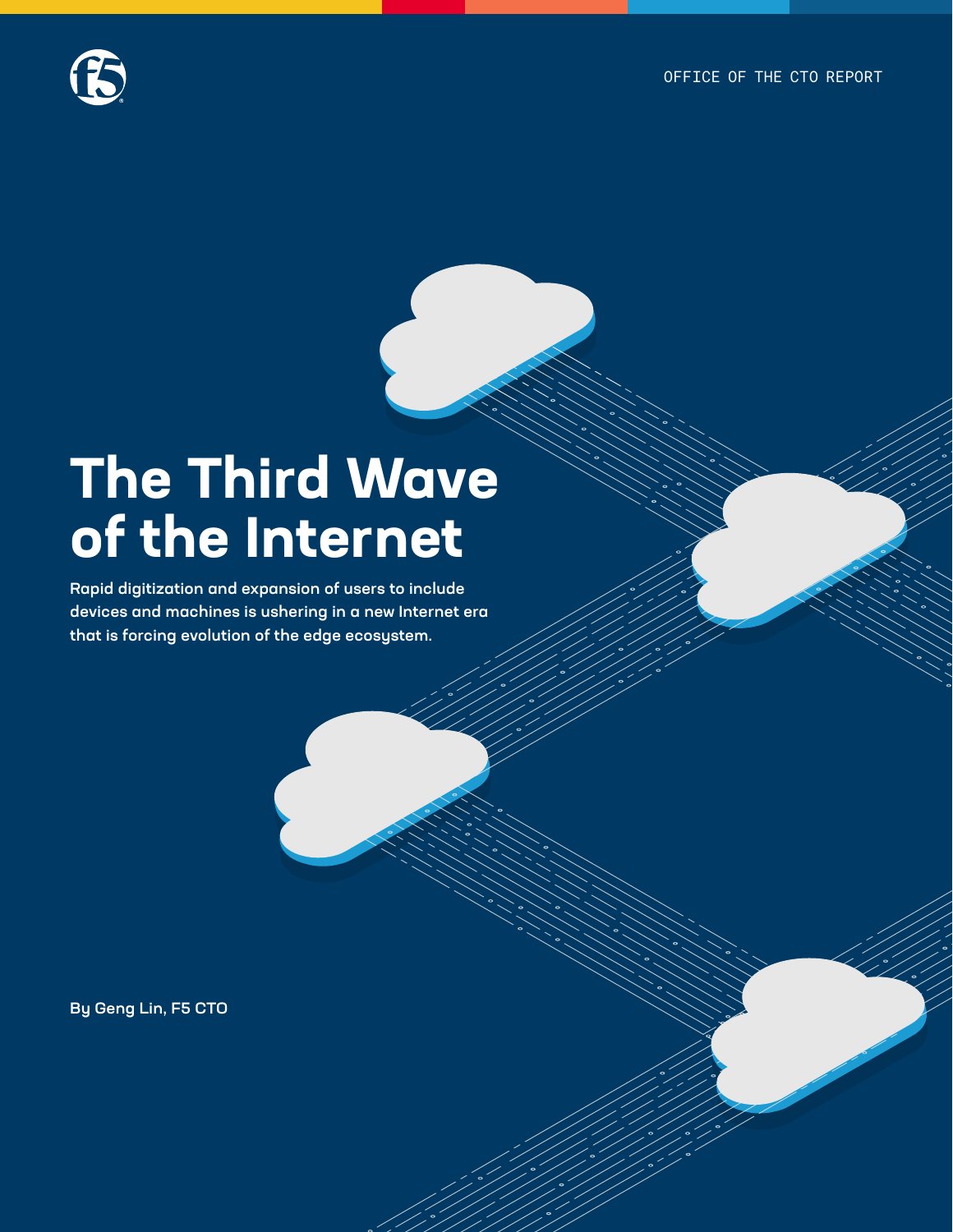

EVERY SECOND, 127 NEW IoT DEVICES ARE CONNECTED TO THE INTERNET

**The COVID-19 pandemic that shocked the world has brought greater volatility, but the world is not reacting unexpectedly in the face of crises and opportunities**. We have seen that COVID has exponentially accelerated the pace of digitization. Satya Nadella, CEO of Microsoft, has famously stated that we have witnessed multiple years' worth of Digital Transformation being accelerated in just a few months.

Today, the world is inarguably going digital. One of the consequences of digitization is more data. IDC, in its "Data Age 2025" report, predicts that the world's data will grow to 175ZB by 20251 . This data will be stored in the core (traditional and cloud data centers), at the edge, and on edge endpoints like PCs, smartphones, and IoT devices. Moreover, 30% of this data will be consumed in real-time.

This is, in part, due to advances in technology. Data transfer speeds with 5G are up to 100 times faster than previous wireless generations, and latency typically decreases from 20ms to 1ms<sup>2</sup>. These new capabilities will increase data generation velocity and the ability to process it in real-time.

Much of this real-time data is generated and consumed by stationary devices: light bulbs, security cameras, home appliances. One-third of homeowners have increased usage of devices during the pandemic, including nearly half (46%) of smart door lock owners<sup>3</sup>. But a significant percentage are mobile: wearables in healthcare, connected vehicles, sensors that track and monitor supply chains. As of November 2020<sup>4</sup>, in the U.S. alone, 45% of web traffic originated from mobile phones.

This explosive growth of devices has radically changed the definition of a user, with machines and scripts and software now acting in a role once delegated only to human beings. This growth is expected to continue.

At the same time, the number of people using this technology continues to expand. In 2019 there were 4.9 billion Internet users. By the end of 2022 that is expected to grow to 6 billion. And by 2030, experts predict that 90 percent of the projected world population—8.5 billion six years of age and older will be digitally active<sup>5</sup>. Many of these users now rely on digital services in almost every area of their lives. For example, telemedicine use grew a staggering 6000% during the pandemic<sup>6</sup>.

The pressures and demands of a distributed, digitally active society combined with explosive growth of devices signal the start of a third Internet era.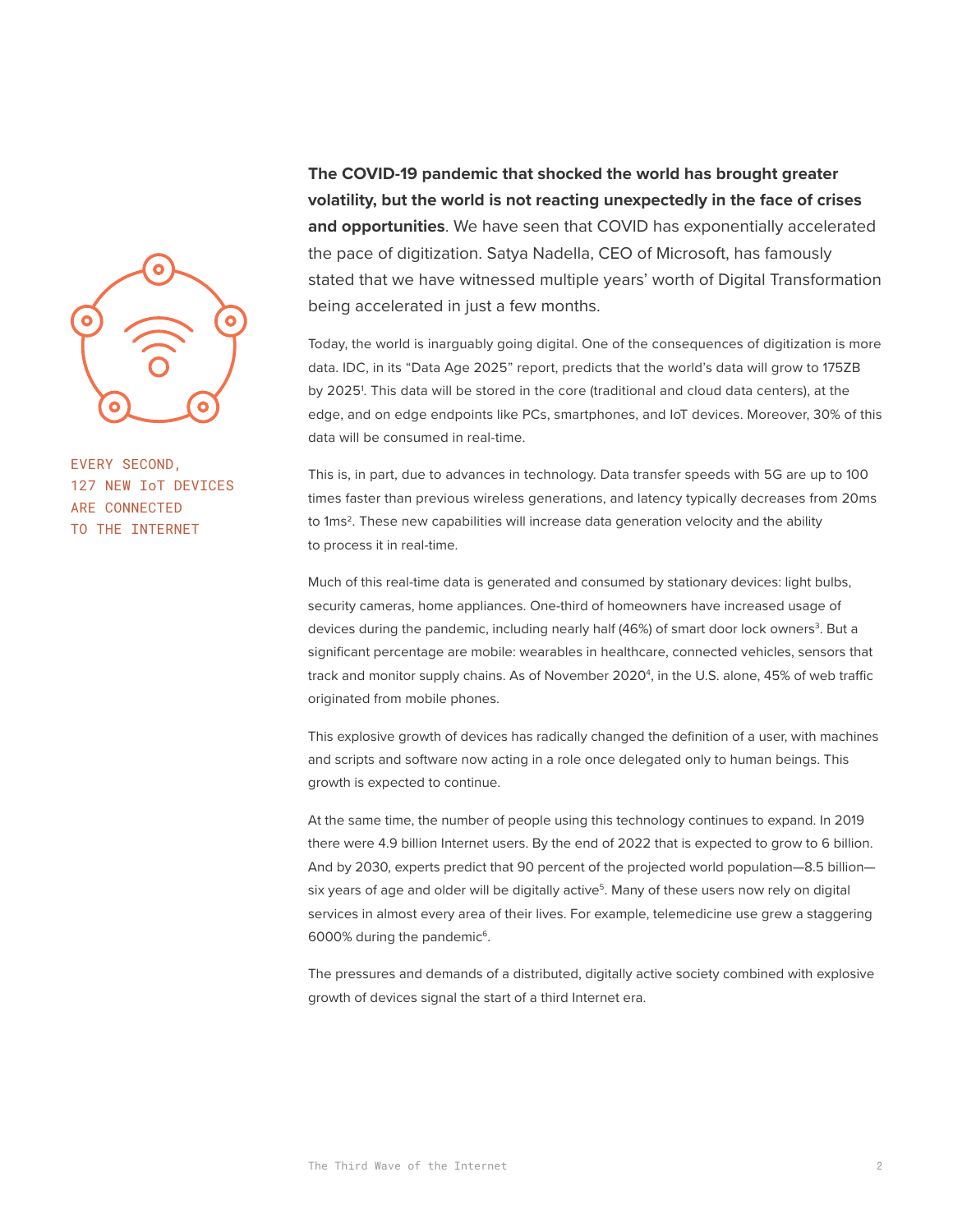# **Edge Evolution Is Driven by the Third Wave of Internet**

We believe that the rise and evolution of edge computing will inevitably follow the arrival of the Third Wave of the Internet. As we know, Internet transformation drove the world towards the PC and Internet era. Cloud computing and adoption of smartphones introduced the Mobile Internet era. Now we are entering a third era, the Internet of Moving Things.

The challenges emerging in this era are driving change into the edge ecosystem, moving from static and closed Edge 1.0 to open and autonomic Edge 2.0. This process is like the evolution from single-celled organisms to complex organisms.



## **THE EDGE ECOSYSTEM HAS EVOLVED**

For example, in the early stages of the cloud movement, a few large public clouds and content delivery networks (CDNs) dominated the Internet application delivery and digital service distribution. These providers functioned as the centralized control points for the Internet application ecosystem, somewhat similar to the way the twelve cranial nerves function in a human body. As the cloud use case and ecosystem grows, we are seeing the need for digital services to make real-time decisions based on localized knowledge at the "edge" of the internet, akin to the way the autonomic nervous system behaves in human bodies.

This is the evolution driving the edge into a new autonomic era. This is not surprising. Each wave of the Internet brought with it challenges which were addressed in part by edge computing.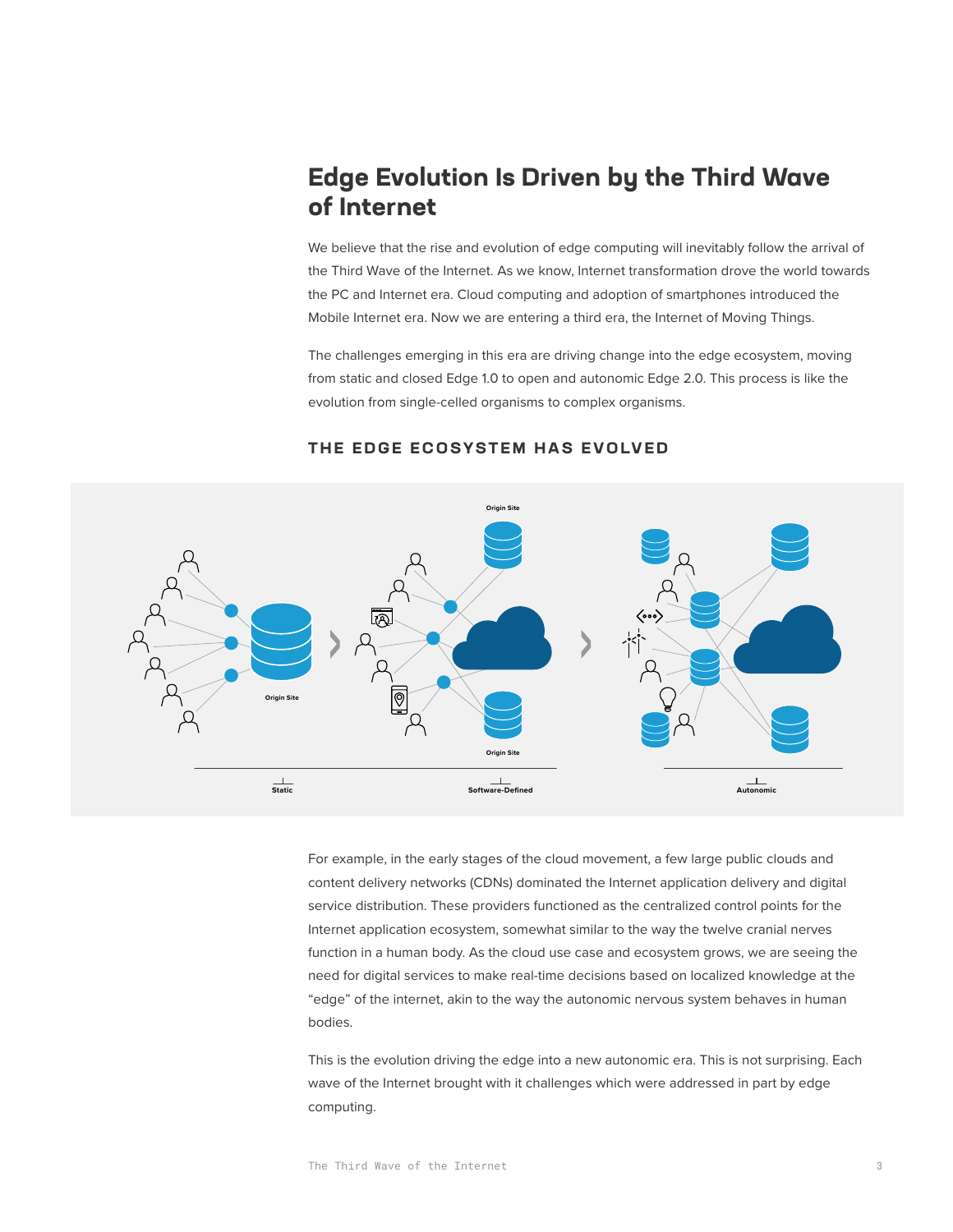

## **FIRST WAVE : EDGE 1.0**

Tim Berners-Lee, the inventor of the World Wide Web, foresaw the congestion challenge related to the transfer of large amounts of web content over slow links that the Internet users would face; he called this issue the "World Wide Wait." The focus of the dominant paradigm at the time was, appropriately, on distributing the relatively static web content or web applications to get them closer to users to address the need for speed and redundancy. That need led to a set of key architecture tenets including physical Point of Presence (PoP) close to end users, content caching, location prediction, congestion avoidance, distributed routing algorithms, and more.

## SECOND WAVE : **EDGE 1.5**

The advent of Web 2.0 coupled with the emergence of public clouds and SaaS solutions introduced new architectural tenets. Applications became the primary form of content over the Internet. As such, the distributed edge could not persist in its nascent form: it had to evolve along with the application architectures it delivered while under increasing pressure to secure a growing digital economy. With so much of the global economy now highly dependent on commerce-centric applications, security services quickly became an add-on staple of CDN providers, whose existing presence around the globe stretched closer to the user—and thus resolved threats earlier—than the cloud and traditional data center. These services were built atop the infrastructure put in place to distribute content and therefore represent closed, proprietary environments.

## **T H I R D WAV E : E D G E 2 .0**

Today, applications are no longer the "passive" routing destinations of the delivery network but are instead active participants. For example, with Kubernetes-based distributed applications, the application logic—packed inside a container—can dynamically move to any appropriate compute location with a supporting Kubernetes stack. This is in direct contrast to the architecture principles upon which early edge solutions were built. That is, they are rooted in a time when contents (or applications) were static entities associated with the physical locations. Such edge solutions presume that the content delivery network alone functions as the "intelligent platform" to connect users to applications, while the applications (and users) remain passive "endpoints" to the "intelligent platform." This approach is no longer the best architectural way to connect users to content or applications.

Users, as well, have evolved. Not only is their digital sophistication and appetite for digital engagement light years ahead of where they were when the first CDN started in 1998, but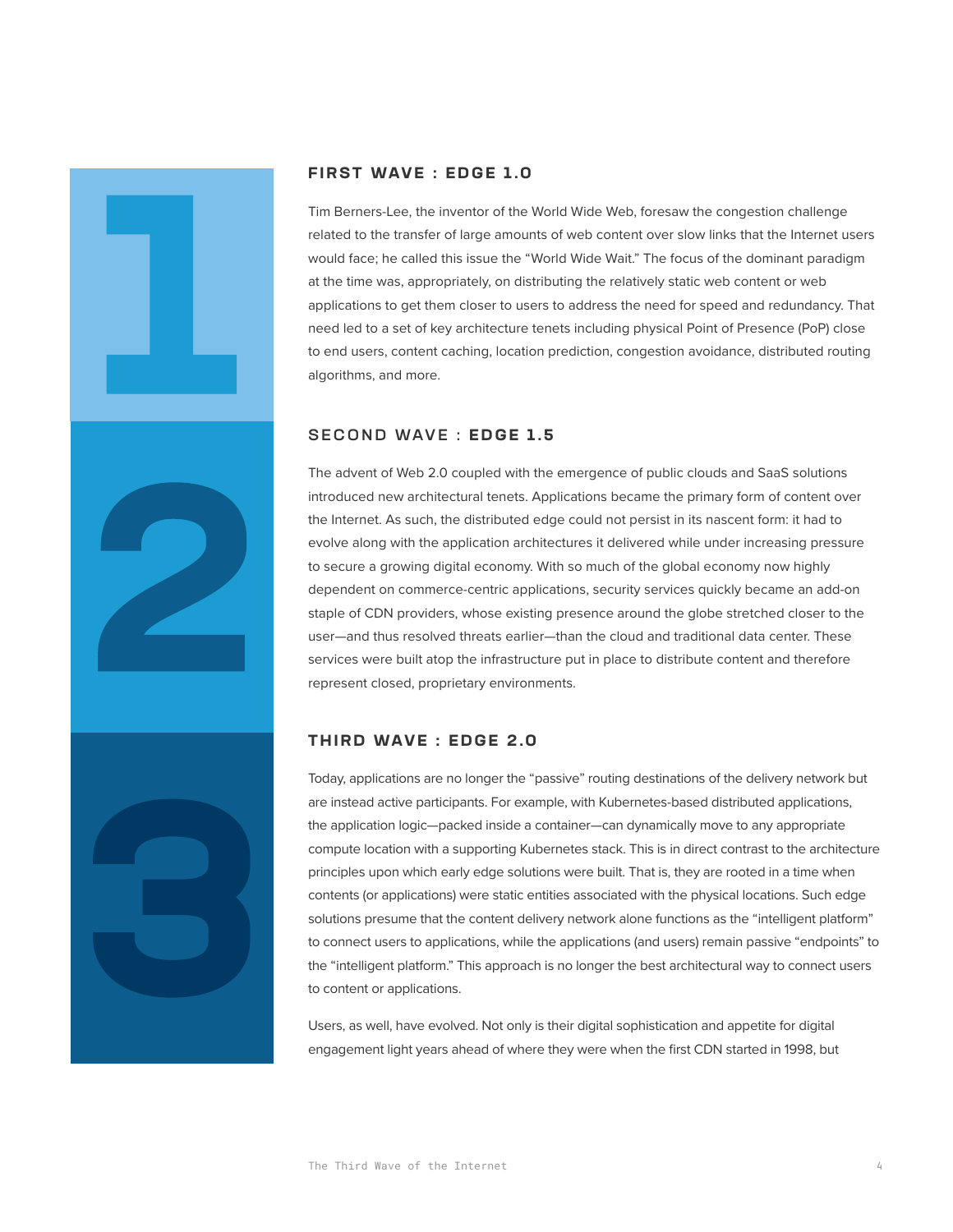technology has forced a change in the definition of what they are. Today, a "user" might well be a machine, a script, or an automated service acting on behalf of a human. It might be a sensor collecting critical data from a manufacturing plant or a farm field. On one hand, these "users" continue to carry their human counterparts' desires for speed, security, and privacy. On the other hand, these new "users"—intelligent IoT endpoints alike with embedded application stacks often participate in the dynamic processing of application logic and data analytics to deliver secure and optimal user digital experiences.

# **The Emergence of Edge 2.0**

The core application challenges that the Edge emerged to address—speed and then security—still exist today. What has changed is the definition of application (from a static instance residing in a fixed location to "movable" container units), user (from a human user to an intelligent "thing"), location (from an IP-address to a logical identification), and the use cases that the edge aims to support (from content delivery to dynamic application distribution and real-time decision making at Edge).

### **THE EVOLUTION OF THE EDGE**

#### **Edge 1.0 Content Distribution (c2000)**

Traditional Control Control Control Control<br>In CDN, Stream Prepositioning, Static Hosting

- Users are human and connect to the internet using unreliable technologies. Applications are more mostly static and monolithic
- Speed of delivery is a challenge, addressed by establishing physical points of presence closer to the user from which static text and images can be more quickly delivered.

#### **Edge 1.5 Service Distribution (c2010)** ADCaaS, Transcoding, Security, DDoS

• Users are now human and bots

- Applications have become more dynamic and rely on exploitable client
- and server-side technolgies
- Security is a challenge, addressed by leveraging existing physical insertion points to position security intercepts closer to the point of orgin.

**Edge 2.0 Application Distribution (c2020)** Edge Compute, Function-as-a-Service, Container Execution

• Users are now human, bots, and automations, and devices connecting over reliable, fast broadband

• Applications are highly distributed and consume and generate significant volumes of data • Scale, speed, and security are a constant challenge requiring a platform approach tio virtualize insertion points and enable seamless scale and distribution of applications and the data they generate and consume.



Digital transformation and IoT is driving new requirements for digital experiences that result in the need for application distribution, real-time intelligence and decision making at the Edge.

As such, edge computing is becoming a key enabler of digital transformation in the industry. According to the 2021 State of Application Strategy report<sup>7</sup>, 76% of organizations have implemented or are actively planning edge deployments, with improving application performance and collecting data/enabling analytics as the primary drivers.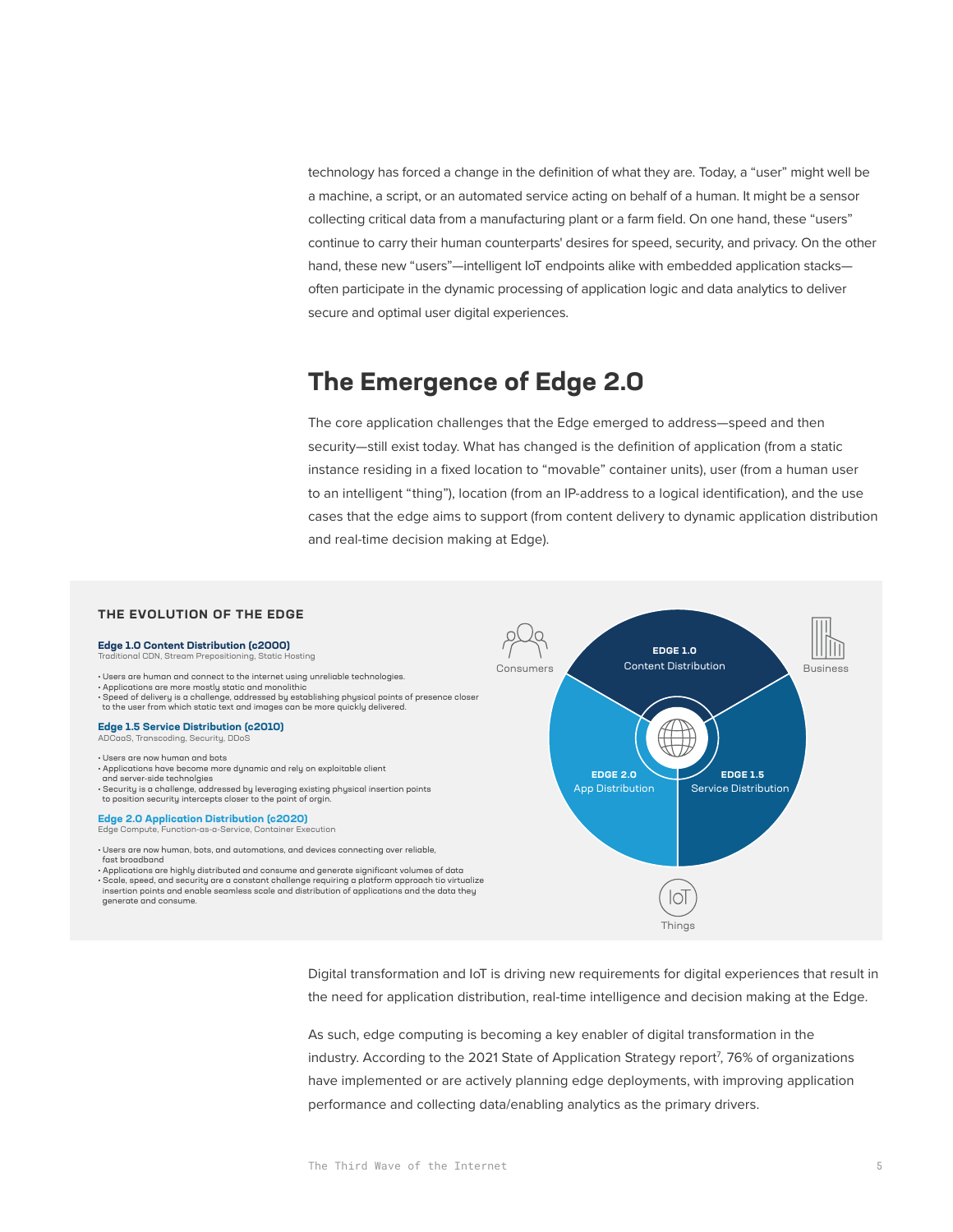Furthermore, a huge number of "things" have been incorporated in the latest round of digital transformation. Cisco's Annual Internet Report<sup>8</sup> predicts that "by 2023, there will be more than three times more networked devices on Earth than humans. About half of the global connections will be machine-to-machine connections and the M2M space will be dominated by consumer-oriented 'things' in smart homes and automobiles."

Due to the past separation of IT and OT (operational technology), although cloud computing has brought about a great increase in computing power, the addition of "things" still introduces challenges to the network architecture under the cloud model. In the mobile IoT environment of the Edge 2.0 era, IT and OT will be converged and have more powerful intelligent sensing and automation capabilities. In other words, in addition to the centralized data processing enabled by cloud computing, the network edge will bring together an abundance of devices and data, and provide tremendous computing power close to the endpoint, thereby unleashing great business value.

For organizations to take advantage of Edge 2.0 and reap its rewards, one of the things they will need is an application distribution platform centered around holistic application distribution and based on a different set of technology design principles.

An Edge 2.0 application distribution platform must be based on the following key design principles:

## Unified control plane

• For an Edge 2.0 application distribution platform, "edge" can be any physical or logical environment ranging from user endpoints to public clouds. A unified application control plane ensures the common definition of security policies, data location policies, and user identity management across different environments and enforces execution via integration with automation and orchestration tools.

## Application-oriented

• An Edge 2.0 application distribution platform will integrate fully with application life cycle management tools. Application security policies, data location policies, identity management, and resource orchestration are "declared" via the unified control plane and enforced in any environment the platform runs inside. The Edge becomes a "declared property" of the target application (resulting in every application having its own "personalized" edge) and is "executed" by the platform without required manual provisioning. Developers can simply focus on the application logic, application interactions (APIs), and business workflows without worrying about managing infrastructure or locations.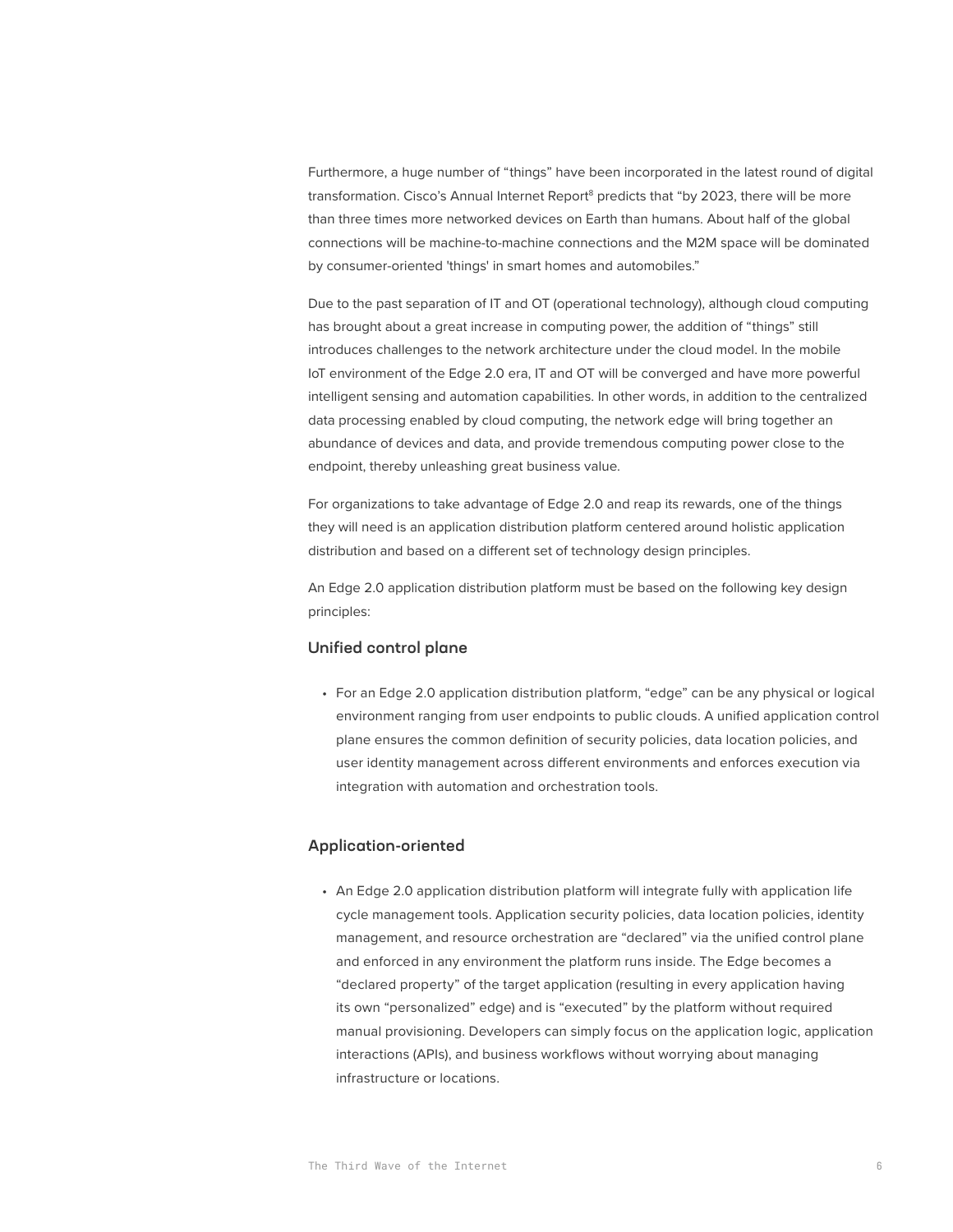## Distributed security embedded in the platform

• In an Edge 2.0 application distribution platform, application security policies are defined in a common way via the unified control plane. They are distributed for enforcement in every environment the application runs inside. Security capabilities embedded directly in the platform (for example, encryption and best-of-breed bot detection) allow these security functions to move with the application by default.

## Distributed data processing and embedded analytics

• An Edge 2.0 application distribution platform becomes a global fabric for application logic and a global fabric for data processing and analytics. Any digital service requires both data and application logic, but the location for storing, processing, and transforming data should not be required to be the same as where the application logic resides. The data location should be specified independently as a set of platform level policies determined by factors such as data gravity, regulations (PCI, GDPR, and others), and the relative price/performance of processing. Similar to security policies, data location policies should be "declared" by the users via the unified control plane and enforced by the platform in any environment. An Edge 2.0 platform has a role to play in other data management policies, such as data lineage—storing details on data as embedded attributes—in addition to having a set of built-in operational capabilities for observability, telemetry streaming, ML tools, and ETL services.

## Software-defined elastic edge

• For an Edge 2.0 application distribution platform, the "edge" is no longer defined by physical PoPs in specific locations. Instead, it is defined dynamically by the Edge 2.0 control plane over resources that exist anywhere a customer may desire: in public clouds, hypervisors, data centers or private clouds, or even physical machines in "remote" locations unique to their business. The connection network capabilities are also delivered in a software-defined way overlaid atop private or public WAN infrastructure without herculean effort to assemble and configure. It will respond to the target application's "declaration of intent" by delivering a customized, software-defined elastic Edge at an application's request. "Edge"—and all that it establishes for the application as part of that declaration—will become a simple, easy-to-use property of the application.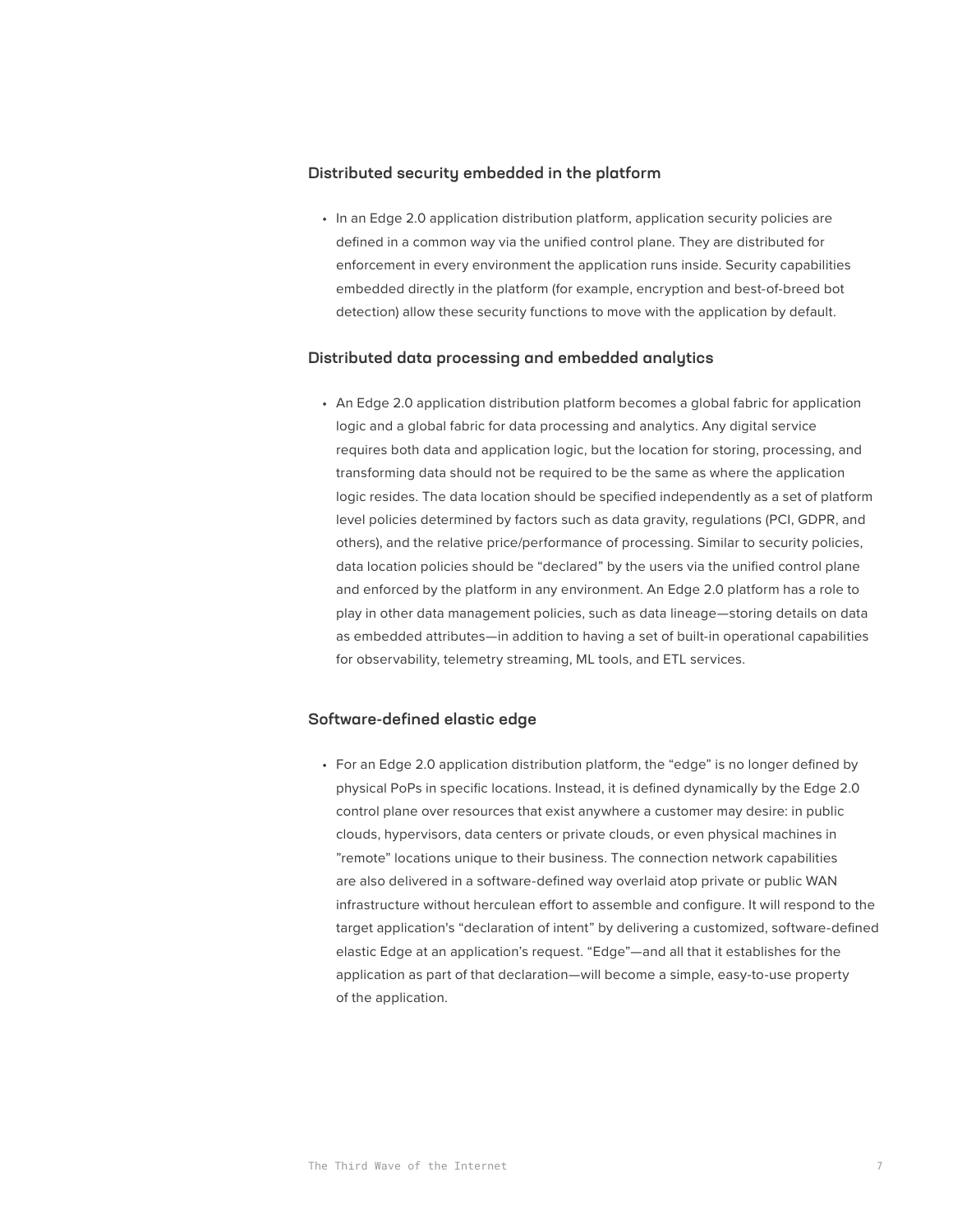## Hardware-optimized compute

• The advancement in processor and chipset technologies—specifically GPU, DPU, TPU, and FPGAs that are emerging in capability and capacity—has made it feasible for specialized compute to significantly optimize resource use for specific workload types. An Edge 2.0 application distribution platform will interface with systems that possess this special hardware to target, land, and run specific application workloads that would benefit from this assistance. For example, it will find and configure GPU resources for AL/ML intensive workloads or locate and integrate a DPU for special application security and networking services that an application needs. Hardware awareness in an Edge 2.0 application distribution platform offers intriguing benefits for the creation of special-purpose application-facing intelligent "industrial systems" and thus boundless possibilities for establishing attractive IoT solutions where real-time processing is needed locally. For example, an EV charging station can serve as a data aggregation point of presence for the copious amounts of data generated from the EV sensors, or an autonomous vehicle powered by Android OS can behave like a mobile data center running continuous hardware-assisted self-diagnostics.

# **Navigate the Third Wave of Internet with Innovative Application Delivery**

The distributed and real-time intelligence enabled by the Edge 2.0 application platform will play a central role in tomorrow's digital world. For most enterprises, this means to reimagine their application delivery models. Current application and service delivery is built around a centralized model where application logic is centrally located. Application logic is hosted in public cloud or private data centers. In the Edge 2.0 era, the infrastructure, data, and application architecture will be more distributed and adopt peer-to-peer approaches. However, we envision this transition will be an evolution, namely an augmentation, from today's application delivery technologies, rather than a revolution.

With years of experience in multi-cloud application security and application delivery technology, F5 has always served the needs of applications—the core asset of the organization in the digital era. In the Edge 2.0 era, the edge is changing from a closed model to an open one. With the recent acquisition of Volterra, F5 is in the perfect position to lead the creation of this Edge 2.0 application distribution paradigm.

Today, all industries are accelerating their digital transformation journey. We know that edge deployment is gradually becoming a part of our customers' application strategy, and we look forward to working with them to navigate this new wave of the Internet.